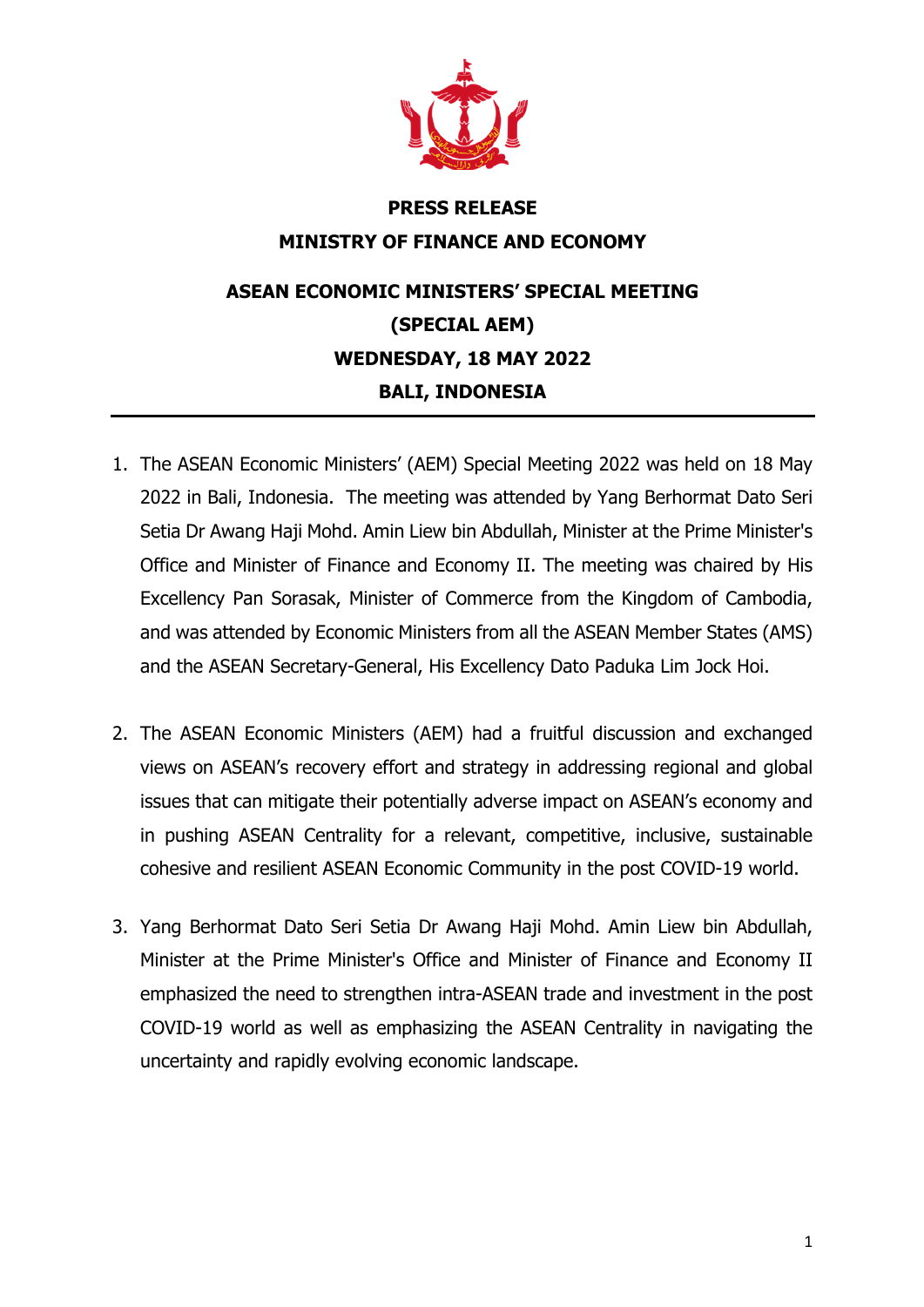

- 4. The meeting expressed optimism on the outlook for the region to return to prepandemic levels, where GDP Growth is expected to reach 4.9 percent in 2022 and 5.2 percent in 2023. ASEAN, is however cognizant that the region's recovery momentum and growth prospect are vulnerable to current geopolitical situations, supply chain disruptions, shortages in key commodities, and inflationary pressures. In this regard, the meeting emphasised that ASEAN needs to remain vigilant and accelerate implementation of the ASEAN Comprehensive Recovery Framework (ACRF) in navigating global challenges so that the ASEAN Economy can bounce back better and stronger.
- 5. The meeting also agreed that the Regional Comprehensive Economic Partnership (RCEP) Agreement can potentially be a significant contributor to post pandemic economic recovery efforts. Therefore, the meeting looked forward to the establishment of the RCEP Secretariat to provide support for RCEP Joint Committee and its subsidiary bodies.
- 6. The Meeting underscored that the success of the Twelfth World Trade Organization (WTO) Ministerial Conference (MC12), to be held on 12-15 June 2022 in Geneva, Switzerland, is vital to securing a predictable, transparent, non-discriminatory, rules-based, and open multilateral trading system.
- 7. The meeting also provided an opportunity for ASEAN to discuss environmentrelated trade activities and policies imposed by other international organisations on the possible implications to trade activities in the region.